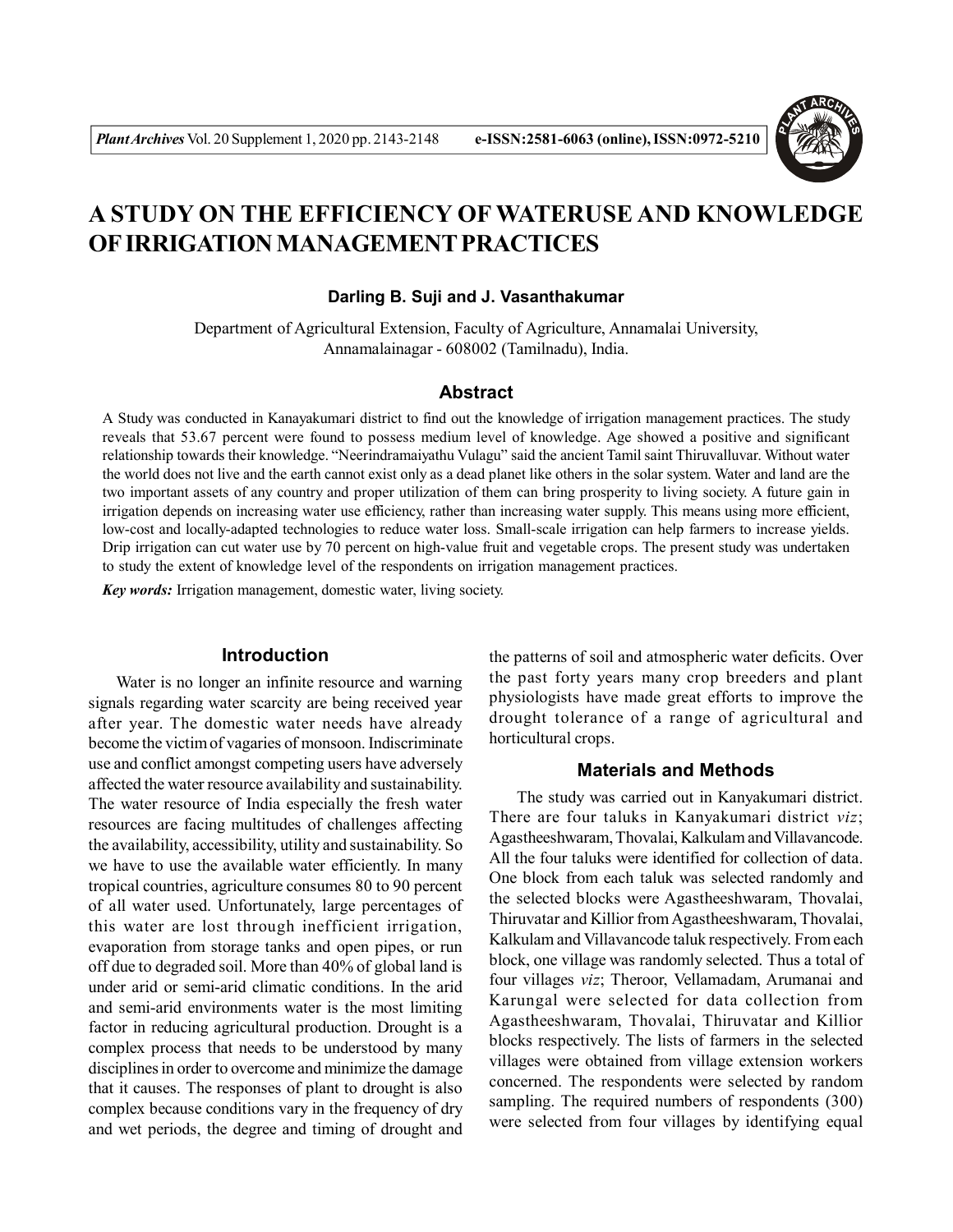number of respondents (75) from each of the villages. The data were collected from 300 farmers. To find out the knowledge level and adoption of irrigation management practices a well structured interview schedule was used for the data collection. The irrigation management practices recommended by State Agricultural Department were chosen to test the knowledge and adoption of the respondents. The knowledge test consisted of 15 items and this was translated in to vernacular language for final data collection. The data were collected from the selected farmers through personal interview method. To assess the knowledge level, a score of two was given for every correct response and a unit score was assigned to every incorrect response.

# **Results and Discussion**

### **Overall knowledge level on irrigation management**

The overall knowledge level of respondents on irrigation management was assessed and the findings are given in Table1.

It may be observed from Table 1 that majority of the respondents (53.67 percent) were found to possess medium level of knowledge and 28.33 per cent of them had low level of knowledge. The remaining 17.66 percent of the respondents had high level of knowledge on various dimensions of irrigation management. These results may be due to more extension agency contact, mass media exposure and high educational status of the respondents. The result is in accordance with the outcome of the study of Jeyashree (2004).

# **Efficiency of water use**

Efficiency of water use is the most common term and is generally used to relate water use and crop production considering only the input and output relations. It may be expressed as the ratio of dry weight of produce i.e., the yield to the volume of water used by the crop as evapotranspiration, or the total amount of water used in the field.

#### **Efficiency of water use for Paddy**

The results on distribution of respondents according to their efficiency of water use for paddy are given in Table 2.

It may be observed from Table 2 that majority of the respondents (60.67 per cent) had low water use efficiency followed by medium water use efficiency (25.33 percent). Only 14.00 per cent had high water use efficiency. This may be due to the surplus supply of water, they are not using the water efficiently. This is in line with the findings of Venkatachalam (2005) and Vignesh (2006).

**Table 1:** Distribution of respondents according to their knowledge level on irrigation management.

| S.No | Category | Number of respondents | Per cent |
|------|----------|-----------------------|----------|
|      | Low      | 86                    | 28.67    |
|      | Medium   | 161                   | 53.67    |
| 3    | High     | 53                    | 17.66    |
|      | Total    | 300                   | 100.00   |

**Table 2:** Distribution of respondents according to their efficiency of water use for paddy ( $n = 300$ ).

| S.No | Category | Number of respondents | Per cent |
|------|----------|-----------------------|----------|
|      | Low      | 182                   | 60.67    |
|      | Medium   | 76                    | 25.33    |
| 2    | High     | 42                    | 14.00    |
|      | Total    |                       | 100.00   |

**Table 3:** Distribution of respondents according to their efficiency of water use for Banana (n=300).

| S.No | Category | <b>Number of respondents</b> | Per cent |
|------|----------|------------------------------|----------|
|      | Low      | 184                          | 61.33    |
|      | Medium   |                              | 21.33    |
|      | High     | 52                           | 17.34    |
|      | Total    | 300                          | 100.00   |

**Table 4:** Distribution of respondents according to their efficiency of water use for tapioca (n=300).

| S.No | Category | Number of respondents | Per cent |
|------|----------|-----------------------|----------|
|      | Low      | 26                    | 8.69     |
|      | Medium   |                       | 31.00    |
|      | High     | 181                   | 60.33    |
|      | Fotal    |                       | 100.00   |

#### **Efficiency of water use for Banana**

The results on distribution of respondents according to their efficiency of water use for banana are given in Table 3.

It may be observed from the Table 3 that majority of the respondents (61.33 percent) had low water use efficiency followed by medium water use efficiency (21.33 per cent). Only 17.34 per cent had high water use efficiency. This may be due to the surplus supply of water, they are not using the water efficiently. This result is in line with the findings of Vignesh (2006) and Flora (2007).

### **Efficiency of water use for Tapioca**

The results on distribution of respondents according to their efficiency of water use for tapioca are given in Table 4.

It may be observed from Table 4 that more than sixty per cent of the respondents (60.33 per cent) had high efficiency of water use followed by medium efficiency of water use (31.00 per cent). Only 8.69 percent had low efficiency of water use. This may be due to efficient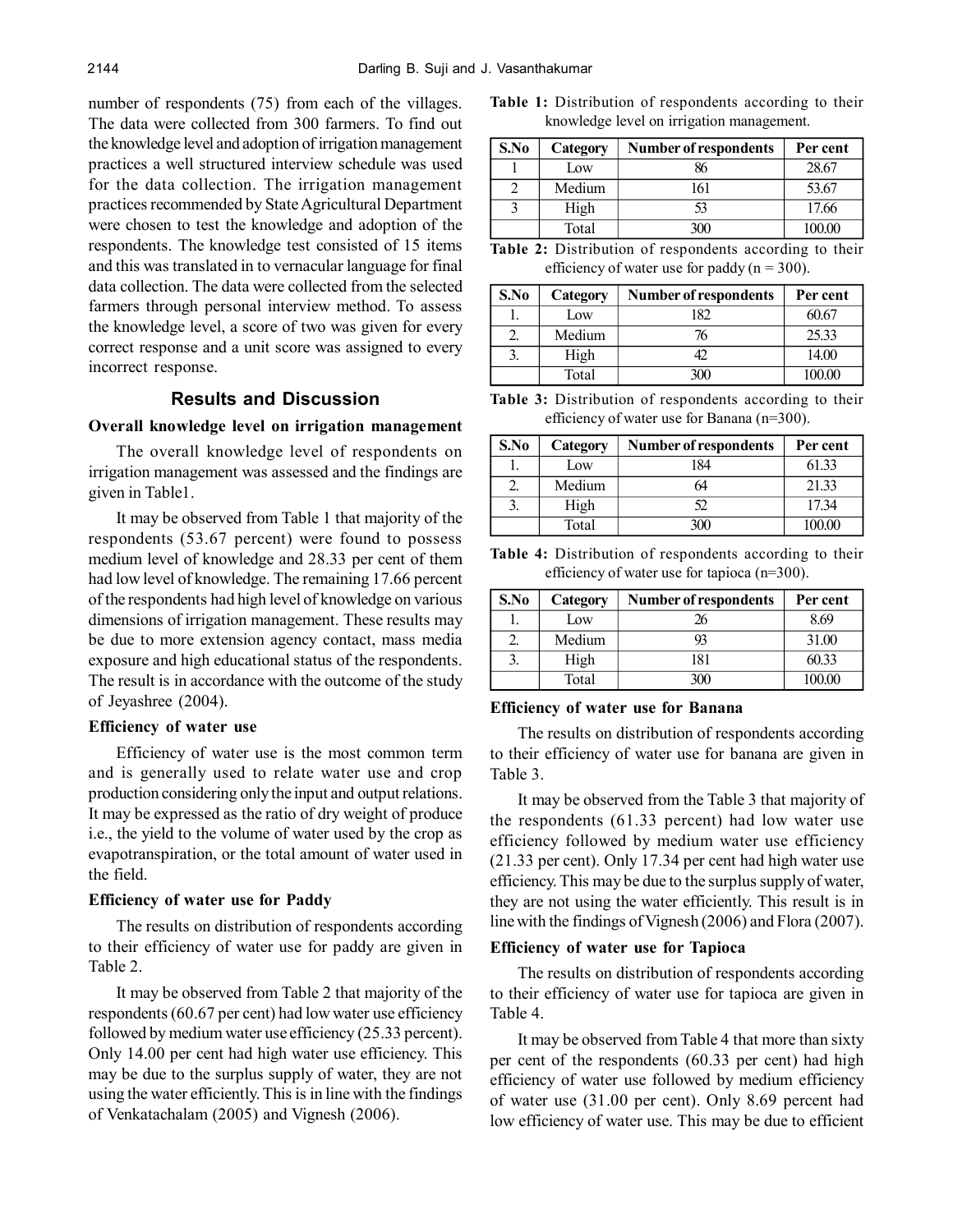use of available water from rain. This is in line with the findings of Jeyashree (2004).

Relationship between socioeconomic and psychological characteristics of the respondents with their knowledge on water management practices

The zero-order correlation was computed to know the relationship of the socio-economic and psychological characteristics of respondents with their knowledge on water management. The results are given in Table 5.

Out of the eighteen independent variables taken for analysis, age, education, farming experience, innovativeness, risk orientation, and scientific orientation was found to have positively, significant relationship with the knowledge on water management.

Age showed a positive and significant relationship towards knowledge. As the farmers grow older they gain more knowledge. This might have resulted in positive and significant relationship of age with knowledge. This finding is in line with the findings of vignesh (2006).

Educational status was found to have positive and highly significant relationship with the knowledge on water management practices. Obviously, educated respondents develop a positive attitude towards every possible source of knowledge. This finding is in line with the findings of Jeyashree (2004).

| <b>Variable</b>                                                                                                               | Independent                 | <b>Correlation</b>    |
|-------------------------------------------------------------------------------------------------------------------------------|-----------------------------|-----------------------|
| N <sub>0</sub> .                                                                                                              | variables                   | coefficient           |
| $\overline{X_{i}}$                                                                                                            | Age                         | $0.089**$             |
| $\overline{X_{2}}$                                                                                                            | Education                   | $0.169**$             |
|                                                                                                                               | Occupation                  | $0.025$ NS            |
|                                                                                                                               | Farm size                   | $-0.011$ NS           |
|                                                                                                                               | Farming experience          | $0.135*$              |
| $\frac{\overline{X}_3}{\overline{X}_4}$<br>$\frac{\overline{X}_4}{\overline{X}_5}$<br>$\frac{\overline{X}_5}{\overline{X}_7}$ | Annual income               | 0.028NS               |
|                                                                                                                               | Cropping intensity          | $0.021$ <sub>NS</sub> |
| $\overline{X_s}$<br>$\overline{X_9}$                                                                                          | <b>Irrigation</b> intensity | $-0.004$ NS           |
|                                                                                                                               | Productivity                | 0.010NS               |
| $\overline{\mathbf{X}}_{\hspace{-0.5pt}\underline{10}}$                                                                       | Source of irrigation        | $-0.039NS$            |
| $\overline{X_{11}}$                                                                                                           | Method of irrigation        | $0.030$ NS            |
| $\overline{X}_{\underline{12}}$                                                                                               | Social participation        | $-0.103NS$            |
| $X_{13}$                                                                                                                      | Extension agency contact    | $-0.007NS$            |
| $\overline{X_{_{\underline{14}}}}$                                                                                            | Innovativeness              | $0.161**$             |
| $\overline{X}_{\underline{15}}$                                                                                               | <b>Risk</b> orientation     | $0.131*$              |
| $\overline{\mathbf{X}}_{\underline{16}}$                                                                                      | Scientific orientation      | $0.136*$              |
| $\overline{X}_{17}$                                                                                                           | Economic motivation         | $-0.031$ NS           |
| $\tilde{X}_{_{18}}$                                                                                                           | Mass media exposure         | 0.033NS               |

**Table 5:** Zero-order correlation of characteristics of respondents with their knowledge (n=300).

Significant at 1 per cent

Significant at 5 per cent

NS Non-significant

Farming experience showed a positive and highly significant relationship with their knowledge on water management practices. As the farming experience increases their experience made them to gain more knowledge. This is in line with the findings of Vignesh (2006).

Innovativeness showed a positive and significant relationship with the knowledge on water management practices. This shows more the innovativeness more will be the knowledge. It is obvious that innovativeness could contribute to the knowledge, for more the innovativeness more the farmers would try to acquire information about the new technologies. This is in line with the findings of Balamurugan (2001), Suji (2003) and Punitha (2005).

Risk orientation showed a positive and highly significant relationship with knowledge. Risk orientation developed the respondent's ability to face the problems in farming. More risk orientation otherwise means their readiness to accept the new ideas. Such a stage of mind would have naturally prompted them to seek for more information from various sources and hence would have enabled them to gain more knowledge. Thus, increase in risk orientation increases the knowledge of respondents. This finding is in line with the findings of Saravanan (2005) and Vignesh (2006).

Scientific orientation was found to be significantly correlated with knowledge of the respondents. Respondents with more scientific orientation will gather information on new technologies. Scientific orientation might have enabled them to seek more and more new technologies with scientific basis. From this it is clear that farmers with higher scientific orientation gained more knowledge. This finding is in line with the findings of Punitha (2005) and Flora (2007).

Regression of socioeconomic and psychological characteristics of respondents with their knowledge on water management

Regression was computed to know the relationship of characteristics of the respondents with their knowledge on water management. The results are given in Table 6.

It could be observed from the Table 6 that all the eighteen variables together explained 0.576 per cent of variation in knowledge. The 'F' value 4.206 was found to be significant. It could be concluded that a linear functional relationship between independent variables and dependent variables could be established.

Out of the eighteen independent variables taken for analysis, farming experience, and scientific orientation were positively significant at 0.01 percent probability. Age,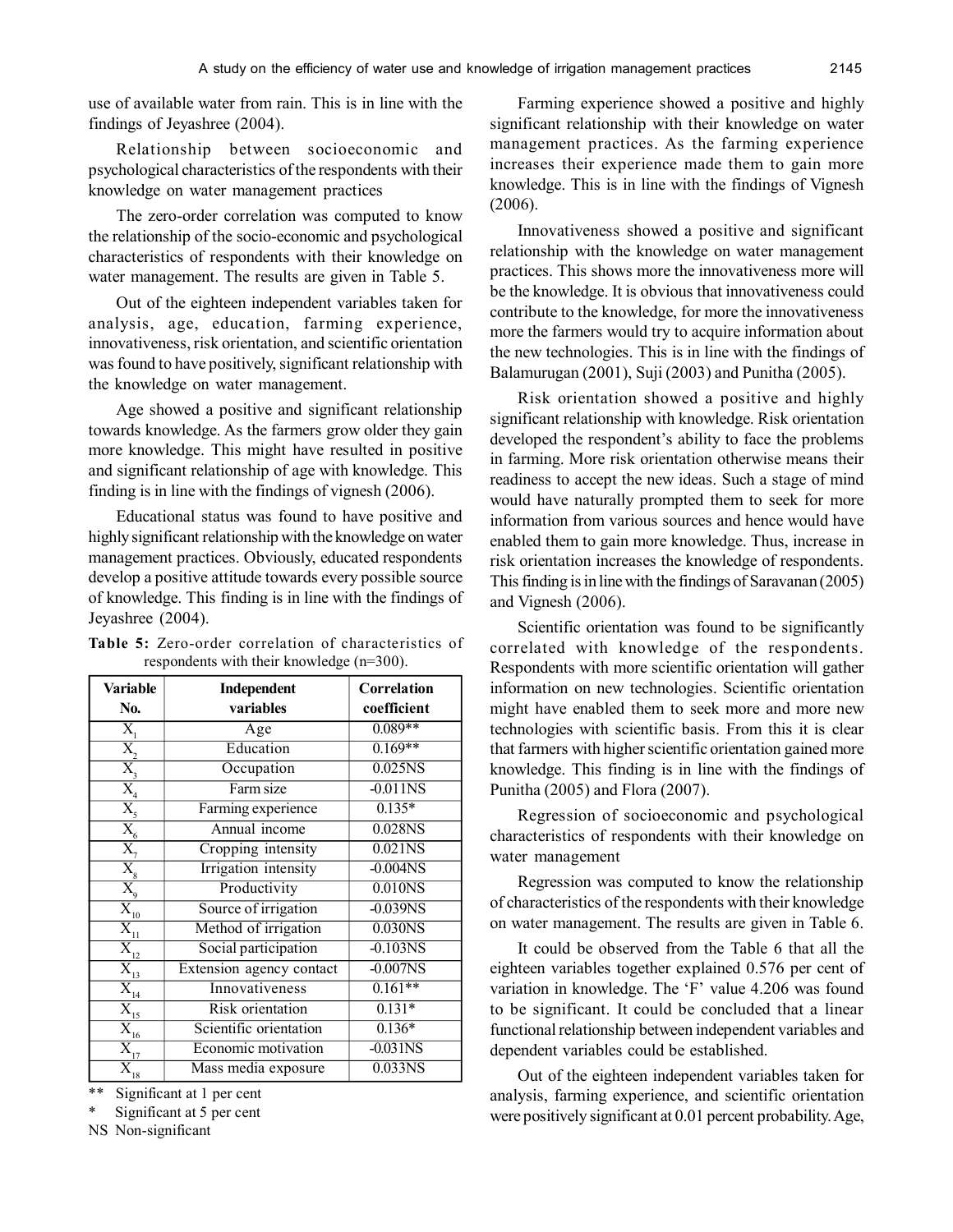Table 6 Regression of socio-economic and psychological characteristics of respondents with their knowledge on water management  $(n=300)$ .

| <b>Variable</b>                             | <b>Variables</b>         | Regression  | <b>Standard</b> | $\mathbf{t}$                |
|---------------------------------------------|--------------------------|-------------|-----------------|-----------------------------|
| No.                                         |                          | coefficient | <b>Error</b>    | <b>Value</b>                |
| Х,                                          | Age                      | 0.320       | 0.988           | 1.971*                      |
| X,                                          | Education                | 0.750       | 0.416           | $0.725*$                    |
| $\overline{X_{i}}$                          | Occupation               | 0.004       | 0.532           | 0.065NS                     |
| $X_{4}$                                     | Farm size                | $-0.259$    | 1.092           | $-1.475NS$                  |
| $\overline{X_{\varsigma}}$                  | Farming experience       | 0.440       | 0.175           | $2.691**$                   |
| $\overline{X_{6}}$                          | Annual income            | $-0.273$    | 0.207           | $-0.03\overline{4NS}$       |
| $\overline{X_{7}}$                          | Cropping intensity       | 0.003       | 0.024           | 0.042NS                     |
| $\overline{X_{8}}$                          | Irrigation intensity     | $-0.025$    | 0.280           | $-0.421$ NS                 |
| $\overline{X_{q}}$                          | Productivity             | 0.001       | 0.120           | $0.031\overline{\text{NS}}$ |
| $\overline{\mathbf{X}}_{\underline{10}}$    | Source of irrigation     | $-0.018$    | 0.319           | $-0.307NS$                  |
| $X_{11}$                                    | Method of irrigation     | 0.007       | 0.316           | 0.115 NS                    |
| $\bar{\textbf{X}}_{\underline{12}}$         | Social participation     | $-0.147$    | 0.417           | $-1.475$ NS                 |
| $\overline{\mathbf{X}}_{\underline{13}}$    | Extension agency contact | 0.002       | 0.121           | 0.035 NS                    |
| $\overline{X}_{\underline{i}\underline{4}}$ | Innovativeness           | 0.444       | 0.280           | $0.724*$                    |
| $\overline{\mathrm{X}}_{\underline{15}}$    | Risk orientation         | 0.667       | 0.330           | $2.051*$                    |
| $\bar{X}_{16}$                              | Scientific orientation   | 0.554       | 0.621           | $2.528**$                   |
| $X_{17}$                                    | Economic motivation      | 0.429       | 0.353           | 1.022 NS                    |
| $\mathbf{\tilde{X}}_{18}$                   | Mass media exposure      | 0.037       | 0.122           | 0.622 NS                    |

 $R^{2=}0.576$ 

F=4.206

\*\* Significant at 1 per cent

\* Significant at 5 per cent

NS Non-significant

education, innovativeness and risk orientation were positively significant at 0.05 percent probability.

Of the eighteen variables taken for analysis, age, education, farming experience, innovativeness, risk orientation and scientific orientation would increase the knowledge by 0.320, 0.750, 0.440, 0.444, 0.667, and 0.554 units respectively.

Age showed a positive and significant relationship towards knowledge. As the farmers grow older they gain more knowledge. This might have resulted in positive and significant relationship of age with knowledge. This finding is in line with the findings of Saravanan (2005).

Education was found to have positive and highly significant relationship with the knowledge on water management practices. Obviously, educated respondents develop a positive attitude towards every possible source of knowledge. This finding is in line with the findings of Jeyashree (2004).

Farming experience showed a positive and highly significant relationship with their knowledge on water management practices. As the farming experience increases their experience made them to gain more knowledge. This is in line with the findings of Karpagam (2004).

Innovativeness showed a positive and significant relationship with the knowledge on water management practices. This shows more the innovativeness more will be the knowledge. It is obvious that innovativeness could contribute to the knowledge, for more the innovativeness more the farmers would try to acquire information about the new technologies.

Risk orientation showed a positive and highly significant relationship with knowledge. Risk orientation develops the respondent's ability to face the odds in farming. Thus, increase in risk orientation increases the knowledge of respondents. This finding is in line with the findings of Vengatachalam (2005).

Scientific orientation was found to be significantly correlated with knowledge of the respondents. Respondents with more scientific orientation will definitely gather information on new technologies. This finding is in line with the findings of Flora (2007).

Relationship between socioeconomic and

**Table 7:** Zero-order correlation of socio-economic and psychological characteristics of respondents with their adoption (n=300).

| Variable<br>No.                                                                                       | Independent<br>variables    | Correlation<br>coefficient |
|-------------------------------------------------------------------------------------------------------|-----------------------------|----------------------------|
|                                                                                                       | Age                         | $-0.065$ NS                |
| $\overline{X}_{1}$                                                                                    |                             |                            |
|                                                                                                       | Education                   | $1.135*$                   |
|                                                                                                       | Occupation                  | $0.002$ NS                 |
|                                                                                                       | Farm size                   | $-0.043$ <sub>NS</sub>     |
| $\frac{X_2}{X_3}$<br>$\frac{X_3}{X_4}$<br>$\frac{X_5}{X_6}$<br>$\frac{X_6}{X_7}$<br>$\frac{X_8}{X_8}$ | Farming experience          | $0.118*$                   |
|                                                                                                       | Annual income               | $-0.059NS$                 |
|                                                                                                       | Cropping intensity          | $0.015$ NS                 |
|                                                                                                       | <b>Irrigation</b> intensity | 0.032NS                    |
|                                                                                                       | Productivity                | $0.007$ NS                 |
| $\overline{\mathbf{X}}_{\hspace{-0.5pt}\underline{10}}$                                               | Source of irrigation        | $-0.014$ <sub>NS</sub>     |
| $\overline{X_{11}}$                                                                                   | Method of irrigation        | $-0.004$ <sub>NS</sub>     |
| $\overline{X_{\underline{12}}}$                                                                       | Social participation        | 0.112NS                    |
| $\overline{\mathbf{X}_{_{13}}}$                                                                       | Extension agency contact    | $0.015$ NS                 |
|                                                                                                       | Innovativeness              | $0.047$ NS                 |
| $\frac{X_{14}}{X_{15}}$                                                                               | <b>Risk</b> orientation     | $0.180**$                  |
| $\overline{X_{_{16}}}$                                                                                | Scientific orientation      | $0.175**$                  |
| $\bar{\textbf{X}}_{\underline{17}}$                                                                   | Economic motivation         | 0.060NS                    |
| $\bar{\textbf{X}}_{\text{18}}$                                                                        | Mass media exposure         | $-0.005$ NS                |

\*\* Significant at 1 per cent

Significant at 5 per cent

NS Non-significant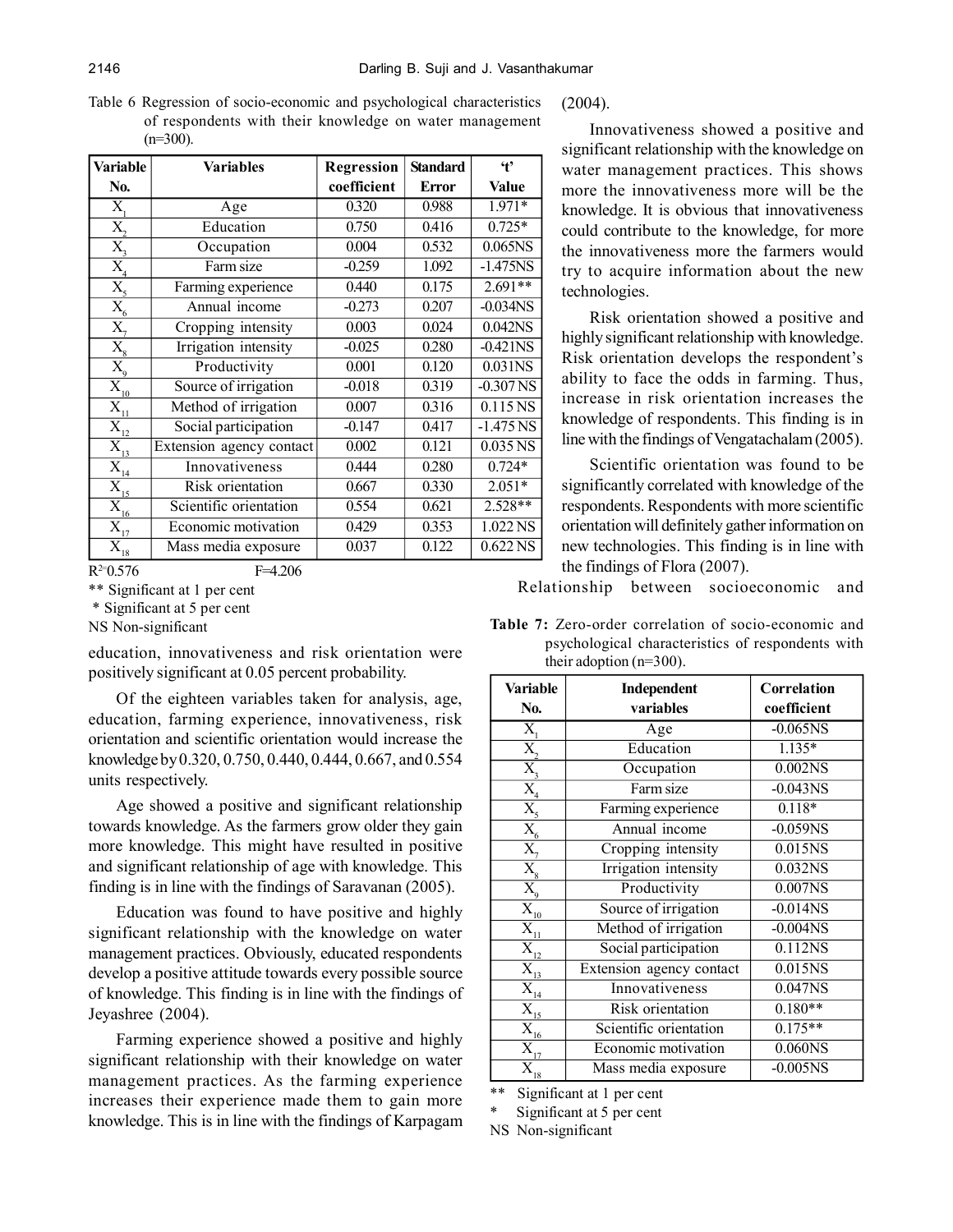psychological characteristics of the respondents with their extent of adoption of water management practices.

Zero-order correlation of socio-economic and psychological characteristics of respondents with their adoption.

The zero-order correlation was computed to know the relationship of the socio-economic and psychological characteristics of respondents with their adoption on water management. The results are given in Table 7.

It could be observed that out of the eighteen independent variables taken for analysis, education, farming experience, risk orientation and scientific orientation were found to have positively significant relationship with the adoption of water management practices.

Education was found to have positive and highly significant relationship with the adoption of water management practices. Obviously, educated respondents develop a positive attitude towards every possible source of knowledge and it leads to increased adoption. This finding is in line with the findings of Jeyashree (2004).

Farming experience showed a positive and highly significant relationship with their adoption of water

| <b>Table 8:</b> Regression of socio-economic and psychological characteristics |
|--------------------------------------------------------------------------------|
| of respondents with their adoption of water management practices               |
| $(n=300)$ .                                                                    |

| <b>Variable</b>                          | <b>Variables</b>         | Regression  | <b>Standard</b> | $\ddot{\mathbf{t}}$    |
|------------------------------------------|--------------------------|-------------|-----------------|------------------------|
| No.                                      |                          | coefficient | <b>Error</b>    | <b>Value</b>           |
| X,                                       | Age                      | $-0.040$    | 0.223           | $-1.240$ NS            |
| $\overline{X}_{2}$                       | Education                | 0.211       | 0.082           | 2.889**                |
| $\overline{X_{3}}$                       | Occupation               | $-0.004$    | 0.120           | $-0.317N\overline{S}$  |
| X <sub>4</sub>                           | Farm size                | $-0.038$    | 0.247           | $-1.220NS$             |
| $\overline{X_{5}}$                       | Farming experience       | 0.026       | 0.026           | 0.801NS                |
| $\overline{X_{6}}$                       | Annual income            | 0.043       | 0.002           | 1.386NS                |
| $\overline{\mathrm{X}}_{7}$              | Cropping intensity       | 0.011       | 0.201           | 0.321NS                |
| $\overline{X_{8}}$                       | Irrigation intensity     | $-0.010$    | 0.063           | $-0.833$ NS            |
| $\overline{X_{\scriptscriptstyle 0}}$    | Productivity             | 0.132       | 0.060           | $2.501**$              |
| $\overline{\mathbf{X}}_{\underline{10}}$ | Source of irrigation     | $-0.008$    | 0.072           | $-0.690$ <sub>NS</sub> |
| $\overline{X}_{11}$                      | Method of irrigation     | 0.007       | 0.071           | 0.574NS                |
| $\bar{X}_{12}$                           | Social participation     | 0.005       | 0.094           | 0.464NS                |
| $\overline{\mathrm{X}}_{\underline{13}}$ | Extension agency contact | 2.000       | 0.900           | $2.274*$               |
| $\bar{X}_{\underline{14}}$               | Innovativeness           | 0.214       | 0.087           | 2.124*                 |
| $\overline{X}_{15}$                      | Risk orientation         | 1.115       | 0.462           | $2.811**$              |
| $\bar{\textbf{X}}_{\underline{16}}$      | Scientific orientation   | 0.692       | 0.286           | $2.612**$              |
| $\overline{X}_{12}$                      | Economic motivation      | $-0.233$    | 0.080           | $-2.783NS$             |
| $\mathbf{X}_{_{18}}$                     | Mass media exposure      | $-0.004$    | 0.027           | $-0.368$ NS            |
| $R^{2=0.663}$                            | $F = 5.126$              |             |                 |                        |

 $R^{2=0.663}$ 

\*\* Significant at 1 per cent

\* Significant at 5 per cent

NS Non-significant

management practices. As the farming experience increases their experience made them to gain more knowledge and they adopt new technologies. This is in line with the findings of Umaidurai (1996).

Risk orientation showed a positive and highly significant relationship with adoption behaviour. Risk orientation develops the respondent's ability to face the odds in farming. Thus, increase in risk orientation increases the adoption behaviour of respondents. This finding is in line with the findings of Vengatachalam (2005).

Scientific orientation was found to be significantly correlated with adoption behaviour of the respondents. Respondents with scientific orientation will definitely gather information on new technologies and would have enthused them to adopt technologies. This finding is in line with the findings of Flora (2007).

Regression of socioeconomic and psychological characteristics of respondents with their adoption of water management practices

Regression was computed to know the relationship of characteristics of the respondents with their adoption of water management practices. The results are given in Table 8.

> It could be observed from the Table 8 that all the nineteen variables together explained 0.663 per cent of variation in adoption. The 'F' value 5.126 was found to be significant. It could be concluded that a linear functional relationship between independent variables and dependent variables could be established.

> Of the eighteen variables taken for analysis, education, productivity, risk orientation and scientific orientation were positively significant at 0.01 per cent level of probability. Cropping intensity, extension agency contact and innovativeness were positively significant at 0.05 per cent level of probability towards adoption.

> The analysis revealed that a unit increase in education, productivity, risk orientation, scientific orientation, extension agency contact and innovativeness would increase the adoption by 0.211, 0.132, 1.115, 0.692, 2.000 and 0.214 units respectively.

> Education showed a positive and significant relationship with adoption behaviour. Education develops the respondent's ability to adopt new technologies. Thus increase in education increases the adoption behaviour of